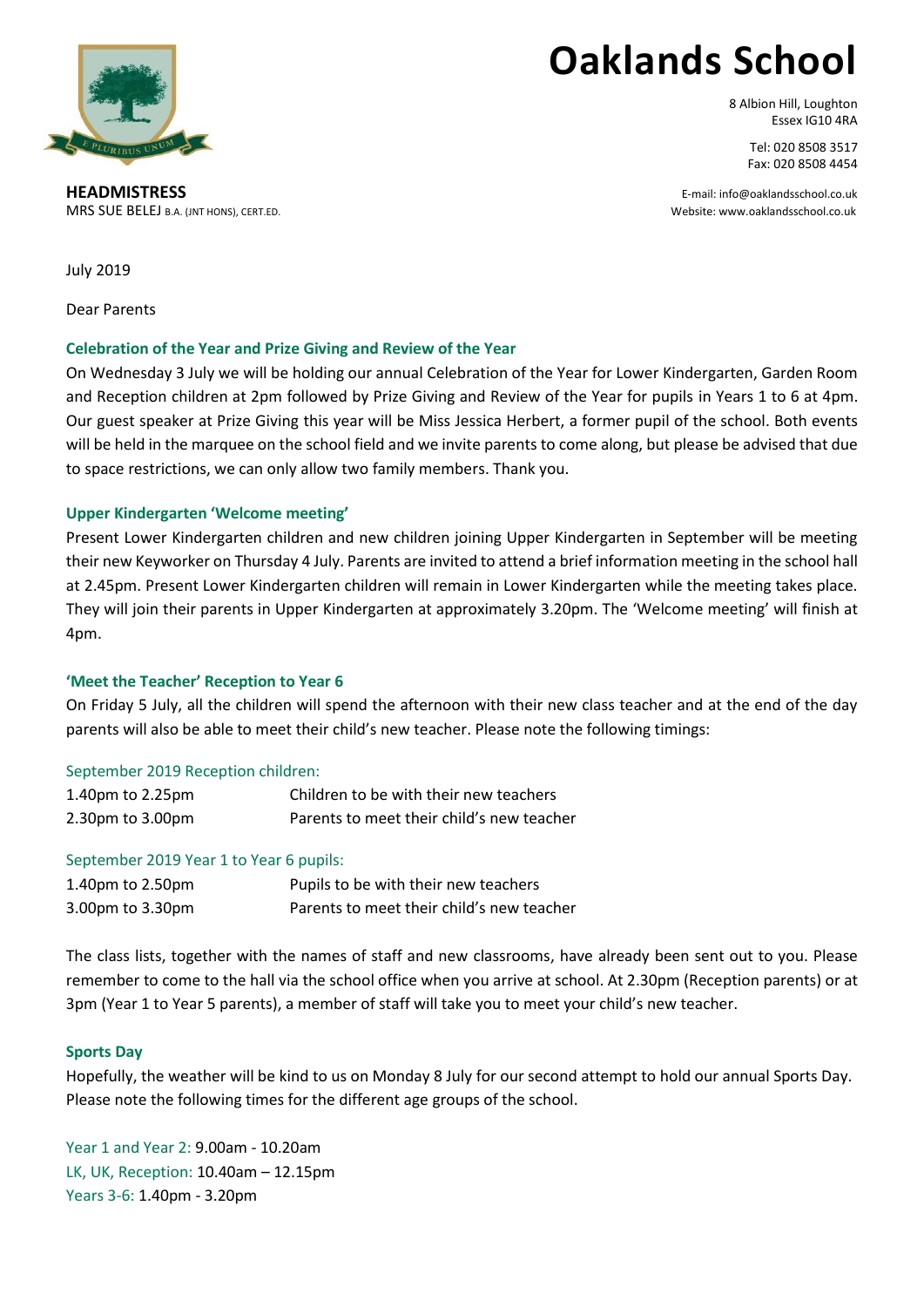#### **Year 6 Leavers' Assembly**

Year 6 parents are invited to attend the Year 6 Leavers' assembly on Tuesday 9 July, 9am in the school hall. Please enter the school via the doors to Reception, which will be opened at 8.45am.

#### **Year 6 Mini Fete**

Year 6 are organising their mini fete for Tuesday 9 July. Reception to Year 5 classes are given a time slot to attend the fete. We normally suggest no more than £2 to be bought into school for spending money at the mini fete in a named purse or envelope. Thank you for your cooperation.

### **Loughton Library Summer Reading scheme**

We are due to welcome a representative from Loughton library to our assembly on Friday 5 July. She will be telling the children about the summer reading scheme that Loughton library organises each year. I hope lots of the children will participate in the scheme during the summer holidays.

#### **Staffing**

At the end of a school year we often have to say goodbye to a few members of staff. However, this year it is only Mrs Michelle Bull who is leaving her role as our Computing teacher to become a full time class teacher at Coopersale Hall School. I would like to thank her for teaching and inspiring your children in the world of computing and wish her every success in her new teaching position within the Oak-Tree Group of Schools.

#### **Our Neighbours**

I would be very grateful if parents of the school could keep a closer eye on their children as they walk along the surrounding pavements near the school. Our neighbours have informed us that some of the younger children in particular are ringing the bells on the gates of their houses or walking along their low front walls. Thank you in anticipation of your cooperation in this matter.

## **Queries, Concerns and Complaints**

As I am sure you will be aware, we have an open door policy throughout the school and we make every effort to respond quickly to any queries or concerns you may have. I thought you might like to know that over the course of this academic year we had one formal complaint, which was resolved quickly and to the satisfaction of all parties. Please do continue to come in and chat if you would like to.

#### **Forthcoming Events**

| Wednesday 3 July  | EYFS Celebration of the Year 2pm<br>Y1-Y6 Prize Giving 4pm |
|-------------------|------------------------------------------------------------|
| Thursday 4 July   | Upper Kindergarten Tea Party 2.45pm                        |
| Friday 5 July     | 'Meet the Teacher' afternoon (Reception to Year 5)         |
| Monday 8 July     | Sports Day                                                 |
|                   | Reports published to parents                               |
| Tuesday 9 July    | Y6 Leavers Assembly to parents 9.00am                      |
|                   | Y6 Mini Fete 1.45pm                                        |
| Wednesday 10 July | Last day for pupils:                                       |
|                   | 12.00pm finish for LK, UK and Reception                    |